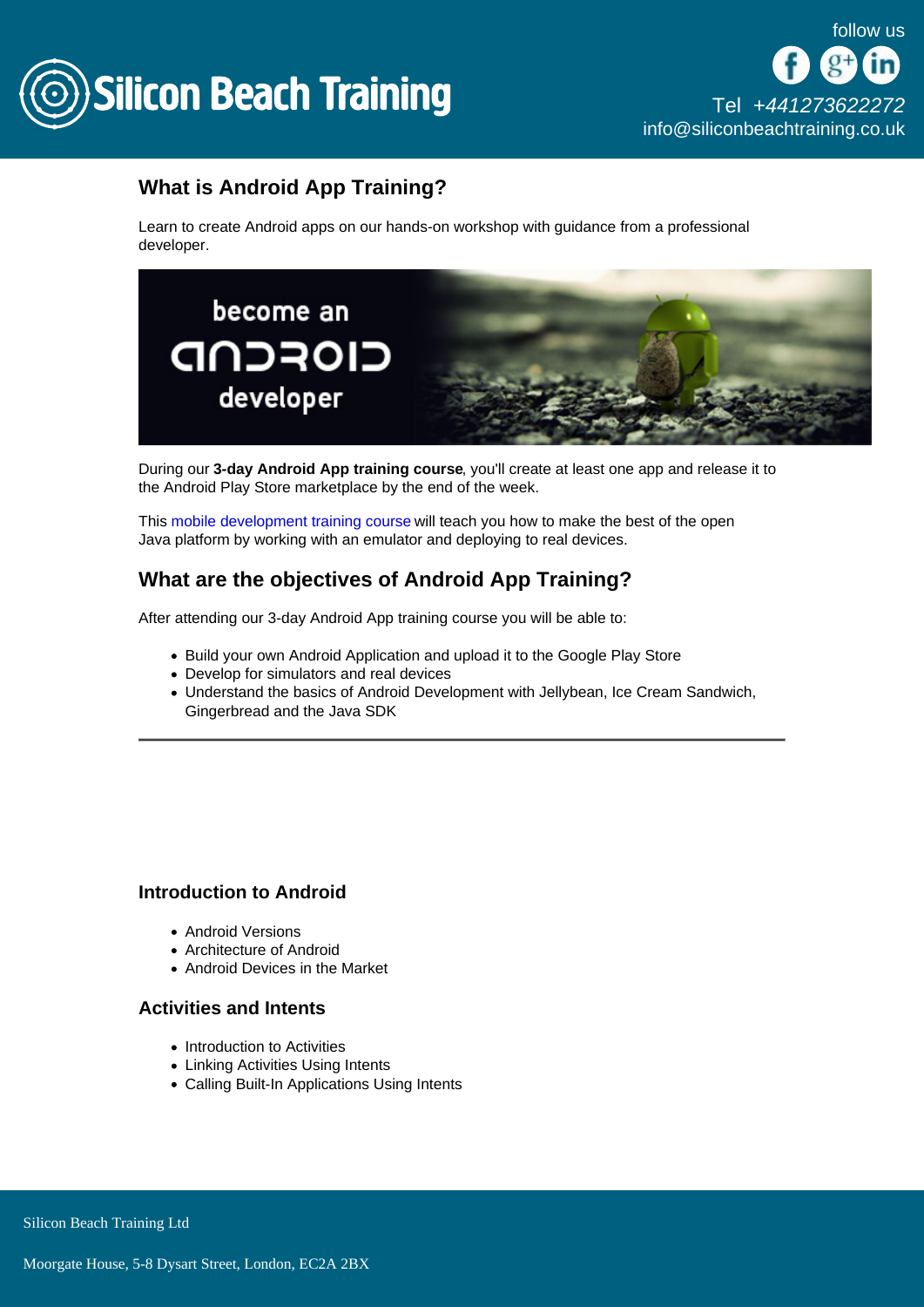

[Tel +44](tel:+441273622272)1273622272 [info@siliconbeachtraining.co.uk](/var/www/html/siliconbeachtraining.co.uk/public/mailTo:info@siliconbeachtraining.co.uk)

# Android User Interface

- Components of a Screen
- Adapting to Display Orientation
- Managing Changes to Screen Orientation
- Creating the User Interface Programmatically
- Listening for UI Notifications

## Designing User Interface Using Views

- Basic Views
- Picker Views
- List Views

## Displaying Pictures and Menus with View

## Data Persistence

- Saving and Loading User Preferences
- Persisting Data to Files
- Creating and Using Databases

## Content Providers

### Messaging and Networking

- SMS Messaging
- Sending E?Mail
- Networking

### Location-Based Services

### Developing Android Services

### Publishing Android Applications

- Preparing for Publishing
- Deploying APK Files

Learn how to build your own Android Application for the fastest-growing mobile market with hands-on training from experienced developers.

During our hands-on Android App course, you'll create your own Android App ready for entry

Silicon Beach Training Ltd